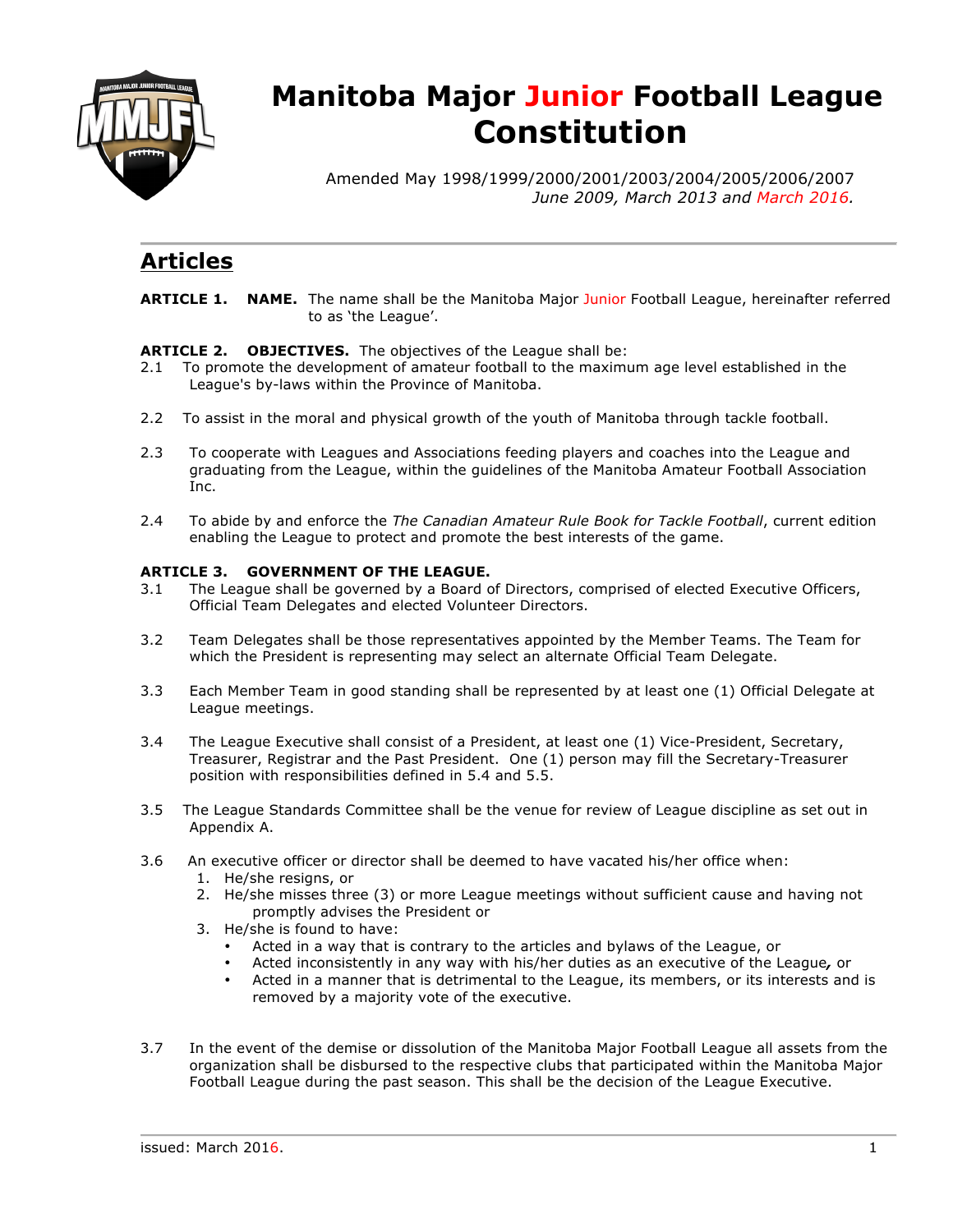#### **ARTICLE 4. MEMBERSHIP**

- 4.1 Applications for membership in the League are limited to football clubs with a team qualified to participate in the League or by special invitation from the League. For acceptance pending fee payment there shall be the consent of seventy-five percent (75%) of the League Member Teams in Good Standing at a League Meeting.
- 4.2 The Entry Fee shall be two hundred dollars (\$200.00) payable upon application and in accordance with Article 4 (Membership).
- 4.3 The Entry Fee will be held by the League and shall be forfeited if the applicant does not have a participating team in that season. An additional financial assessment may be made if any other Member Team has incurred a financial loss due the withdrawal, and such assessment shall be used to reimburse the financial losses.
- 4.4 The Annual Registration Fee and Good-Faith Bond shall be determined, from time to time, by the League's delegate membership upon the budget presentation of the League Treasurer.
- 4.5 The Good Faith Bond shall be retained in full, by the League to carry over from year to year. Member Teams are required to pay League Fines as prescribed in the League Constitution and bylaws to ensure that the Good Faith Bond amount is at the maximum.
- 4.6 The annual Registration Fee and Good-Faith Bond shall be determined by the administrative costs of operating the League, and paid in equal percentages by each Member Team not later than the regular monthly meeting in June of each year.
- 4.7 If a member team is not able to participate in a season they shall give 4 weeks notice prior to the fee payments noted in By-law 4.6. The Registration Fee may be refunded at the next monthly League meeting. Should other member teams or the League incur added costs as a result of that non participation, these amounts can be withheld from the Registration Fee (as per article 4.3) Membership privileges shall remain intact for the balance of the year (up to an including the next Annual General Meeting) subject to the League retaining the Entry Fee and Good Faith Bond.
- 4.8 New applicants for membership shall not have membership Privileges until the Entry Fee, Registration Fee and the Good Faith Bond have been paid.
- 4.9 Any team withdrawing from the MMJFL after the season schedule has been released shall not receive any refund of the annual registration fee.

#### **ARTICLE 5. DUTIES OF THE EXECUTIVE OFFICERS.**

It shall be the duty of all League Officers to enforce and abide by the Constitution & by- laws of the League.

- 5.1 **President.** The President Shall;
	- a. call and preside over all meeting of the League;
	- b. be a signing Officer, together with the Treasurer or Secretary -Treasurer, in all financial matters:
	- c. Chair the League Standards Committee.
	- d. Chair sub-committees as required;
	- e. be the Official Representative of the League to Manitoba Amateur Football Association, Inc., and to other agencies, associations, or organizations; and,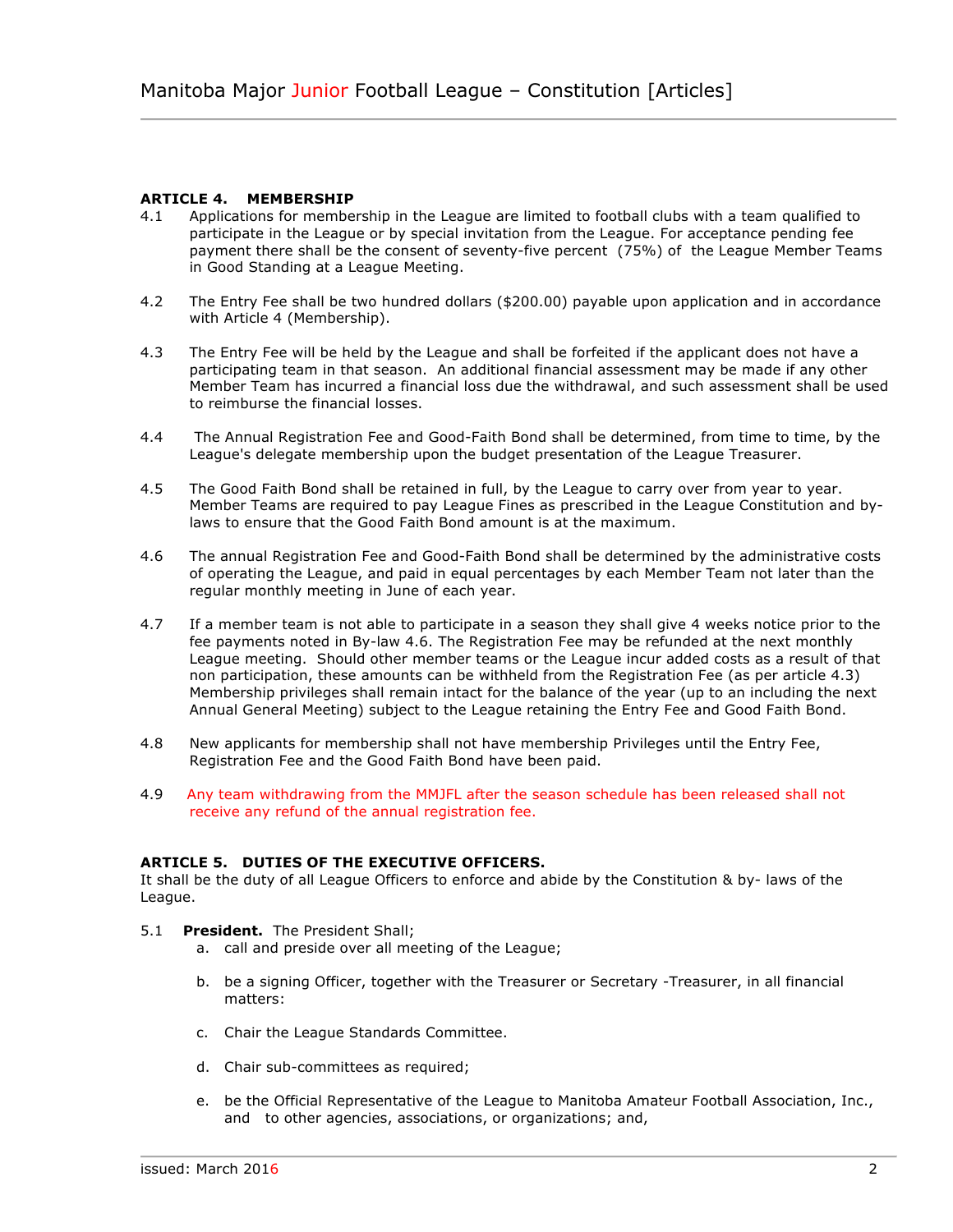- f. conduct initial queries into all disciplinary suspensions, game misconducts, game forfeitures, and activities of immediate nature.
- g. When, due to personal considerations, the League President is unable to fulfill the responsibilities in 5.1.v, above, the League Executive and Team Delegates shall appoint a member to assume this responsibility.

#### 5.2 **First Vice-President**. The First Vice-President shall;

- a. perform the duties of the President in his/her absence
- b. be an alternate chair of the League Standards Committee; and,
- c. be Chairperson of the Schedule Committee.
- d. develop the regular season game schedule for approval by the League. This shall be done in co-operation with the other Leagues and Football Manitoba.

#### 5.3 **Second Vice-President**. The 2nd Vice-President shall:

- a. perform the duties of the President and/or First Vice-President in their absence; and,
- b. be the Executive's Team Liaison; and,
- c. be the alternate chair of the League Standards Committee.
- d. the positions of First & Second Vice-Presidents may be combined into one (1) position. In that event, the responsibilities of the Vice-President shall be those outlined in Sections 5.2 & 5.3.
- e. is in charge of League Publicity, to publicize the activities of the League in all aspects, including the post-game results.

#### 5.4 **Secretary.** The Secretary shall:

- a. record proceedings at all League Meetings;
- b. prepare and distribute meeting minutes and all pertinent correspondence to teams and other relative agencies.
- c. maintain the Constitution and by-laws and other League documents on a current basis, and ensure that such are and/or have been properly distributed; and,
- d. maintains a current list of all Executive Officers and Directors including mailing addresses and telephone numbers.
- e. is the League contact for Football Manitoba Bingos, and work with the League Treasurer with regards to dates and fines. The League may assign this responsibility to a Bingo Coordinator.

#### 5.5 **Treasurer**. The Treasurer shall:

- a. maintain an accurate account of all monies and matters of a financial nature.
- b. present a Financial Report at the Annual Meeting;
- c. be a Signing Officer with the President;
- d. maintains an accurate record of attendance at meetings, for determining fines levied in accordance with the Constitution and by-laws, in consultation with the secretary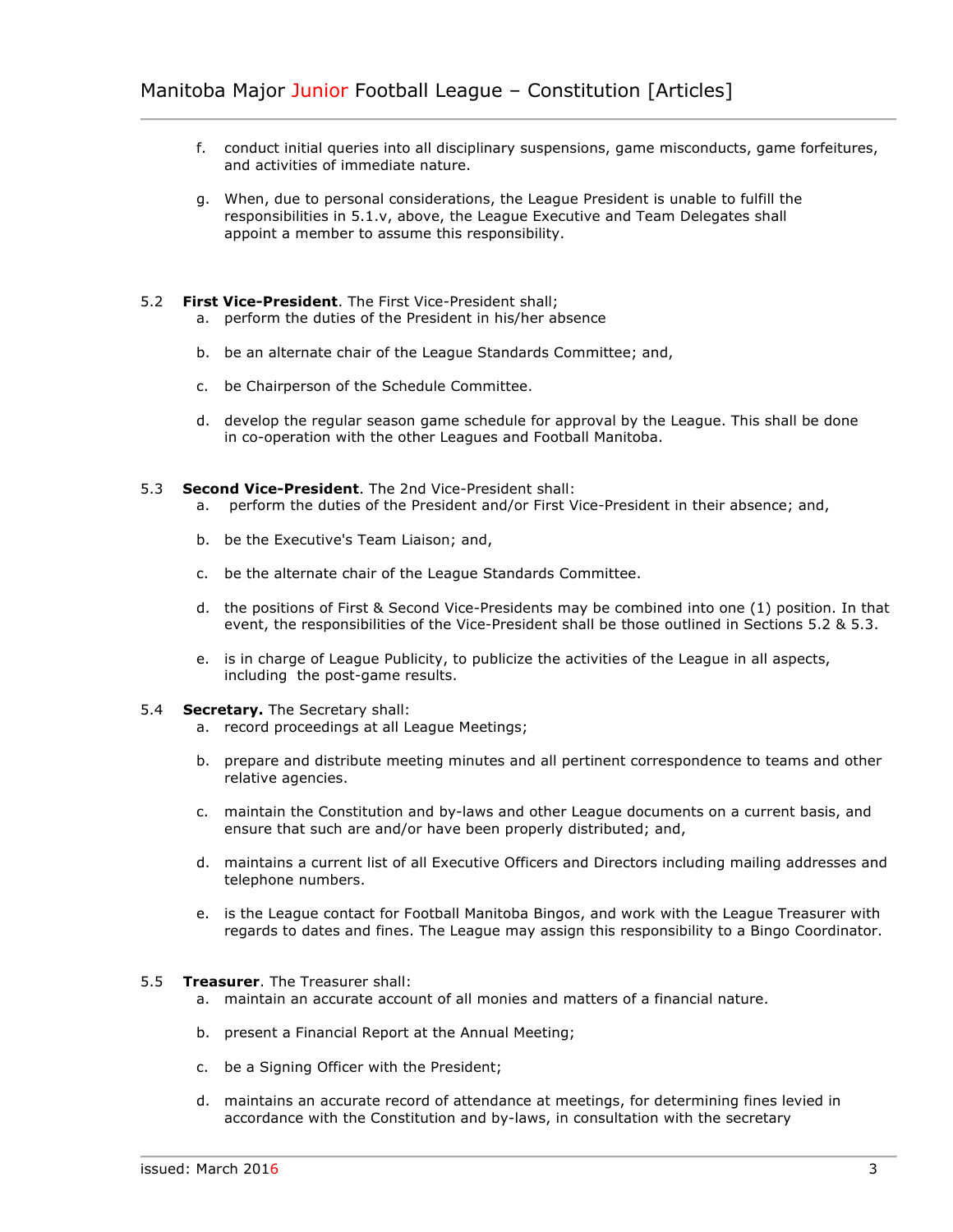- e. submit a budget, at earliest League convenience but not later than sixty (60) days prior to the start of the regular season, prescribing the League Administrative Costs this determining the Annual Membership Fee and Good-Faith Bond payable by each Member Team with annotation of the dates payable.
- f. The positions of Secretary and Treasurer may be combined into one position of Secretary-Treasurer with the responsibilities those in Sections 5.4 and 5.5.
- 5.6 **Registrar.** The duties of the Registrar shall be to:
	- a. be responsible for maintaining a current file of players registered by each team;
	- b. accept registrations only in accordance with the Constitution and is not to be held responsible for any improper registrations presented;
	- c. submit Final Registrations to the Manitoba Amateur Football Association Inc., as requested;
	- d. record transfers of players within the League, and ensures compliance as prescribed in the League by-laws.
	- e. maintain a record of all game activities including misconduct and/or suspension occurrences, in conjunction with the League Standards Committee
	- f. coordinate with the 2 nd Vice President for the collection and maintenance of the League Official Score Sheets and the accumulation of game data.
- 5.7 **Directors**. The Official Team Delegates, not elected to Executive Office may be elected to Director positions as well as volunteers from the interested public, and comprise the League's Board of Directors, and may be requested to perform and/or assigned specific duties by the League President.
- 5.8 **Immediate Past President**. The duties shall be:
	- a. to conduct an annual review of the League's Constitution and by-laws, and to recommend amendments; and
	- b. to provide advice and guidance to the League Executive and Directors in order to maintain continuity.
	- c. If the Immediate Past President is unable to perform the Responsibilities above, the League President may appoint a director to assume the review responsibilities above.
	- d. is the Chairperson of the Nomination Committee.

#### **ARTICLE 6. ORDER OF BUSINESS – ANNUAL, SPECIAL AND GENERAL MEETINGS**

- 6.1 The League shall have regular meetings to conduct the usual business of the League. These meetings are usually held monthly at a set date and time.
- 6.2 The League shall have special meetings to consider specific items of business that may arise between the regular meetings. The only business that can be transacted is that which has been specified in the call of the special meeting.
- 6.3 The League shall have an Annual General Meeting to receive annual reports from Officers, elections of Officers and other items as required by the League. The Annual General Meeting shall be held on or before the end of the month of March of each calendar year.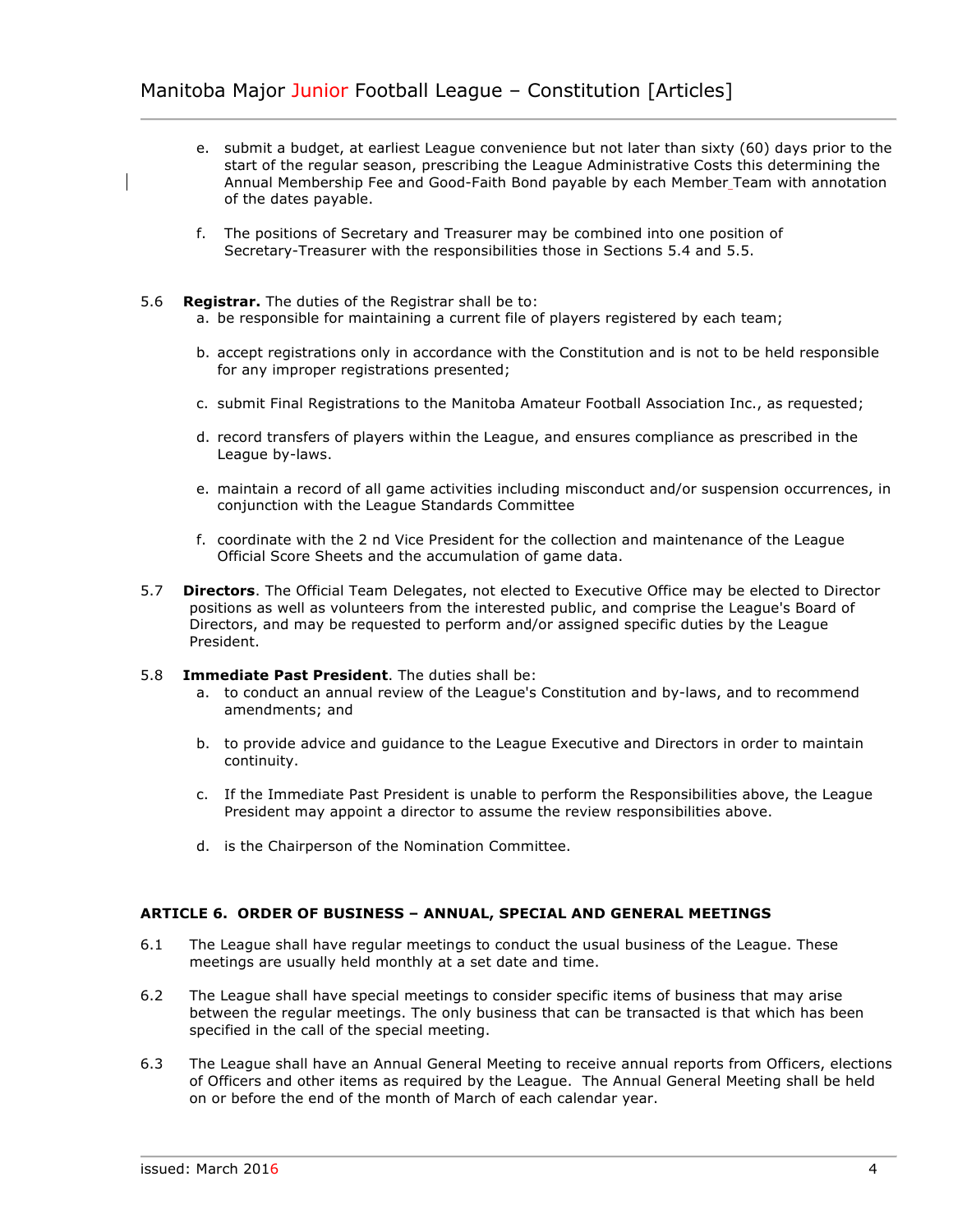### Manitoba Major Junior Football League - Constitution [Articles]

- 6.4 Notifications for meetings shall be sent to members using electronic communication.
- 6.5 The usual meeting order of business shall be:
	- a. Registration and Identification of delegates.
	- b. Minutes of the preceding meeting.
	- c. Business arising from the minutes.
	- d. Reports (i) Financial. (ii)Bingo (iii) Other
	- f. Old Business.
	- g. New Business (i) Amendments to the Constitution. (Annual General Meeting only) (ii) Amendments to the by-laws. (iii) Other New Business.
	- h. Election of Officers Annual General Meeting only.
	- I. Business for the Good of the League.
	- j. Adjournment.
- 6.6 The membership shall decide if an non-member is entitled to attend a meeting and by invitation only, non-members attending a meeting may express their views with limits placed on time allotted the non-member and staying relevant to the topic.
- 6.7 Any non-member allowed at the meeting has no rights with reference to the proceedings. The membership has the right to protect themselves from the annoyance and/or disorderly conduct of non-members. The members have the right to require non-members to leave the meeting and nonmembers have no right of appeal.

#### **ARTICLE 7. VOTING**

- 7.1 Each Member Team shall have full voting privileges at all League meetings, subject to fully paid-up Entry Fee and Good Faith Bond. When a Member Team is not able to have a participating team, membership obligations and privileges remain intact up to and including the League's upcoming Annual General Meeting. Should the Member Team not be able to have a participating team in a second consecutive year, all membership privileges and obligations cease until re-application for membership in the League is accepted as per Article 4.2 and the Entry Fee, Good Faith Bond and Registration Fee are resubmitted.
- 7.2 A quorum at any League Meeting shall be fifty percent (50%) of the Member Teams in Good Standing plus one (1). Quorum must be obtained prior to the accomplishment of any business.
- 7.3 Each Member Team shall be entitled to one (1) vote per motion. The Team's Official Delegate shall be the only Team Delegate allowed to vote on League matters. When more than one delegate from any Member Team is present at any meeting, then such Team as its Official Delegate shall appoint one and this Delegate shall cast the Team's Official vote.
- 7.4 Each Executive Officer shall be entitled to one (1) vote on any League business matter, and an Executive Officer shall be, for the purposes of standard business voting, not considered as a Team Delegate during any such voting procedure. A Team Delegate serving as an Executive Officer shall only be entitled to one (1) vote, total.
- 7.5 Proxy voting is specifically prohibited.